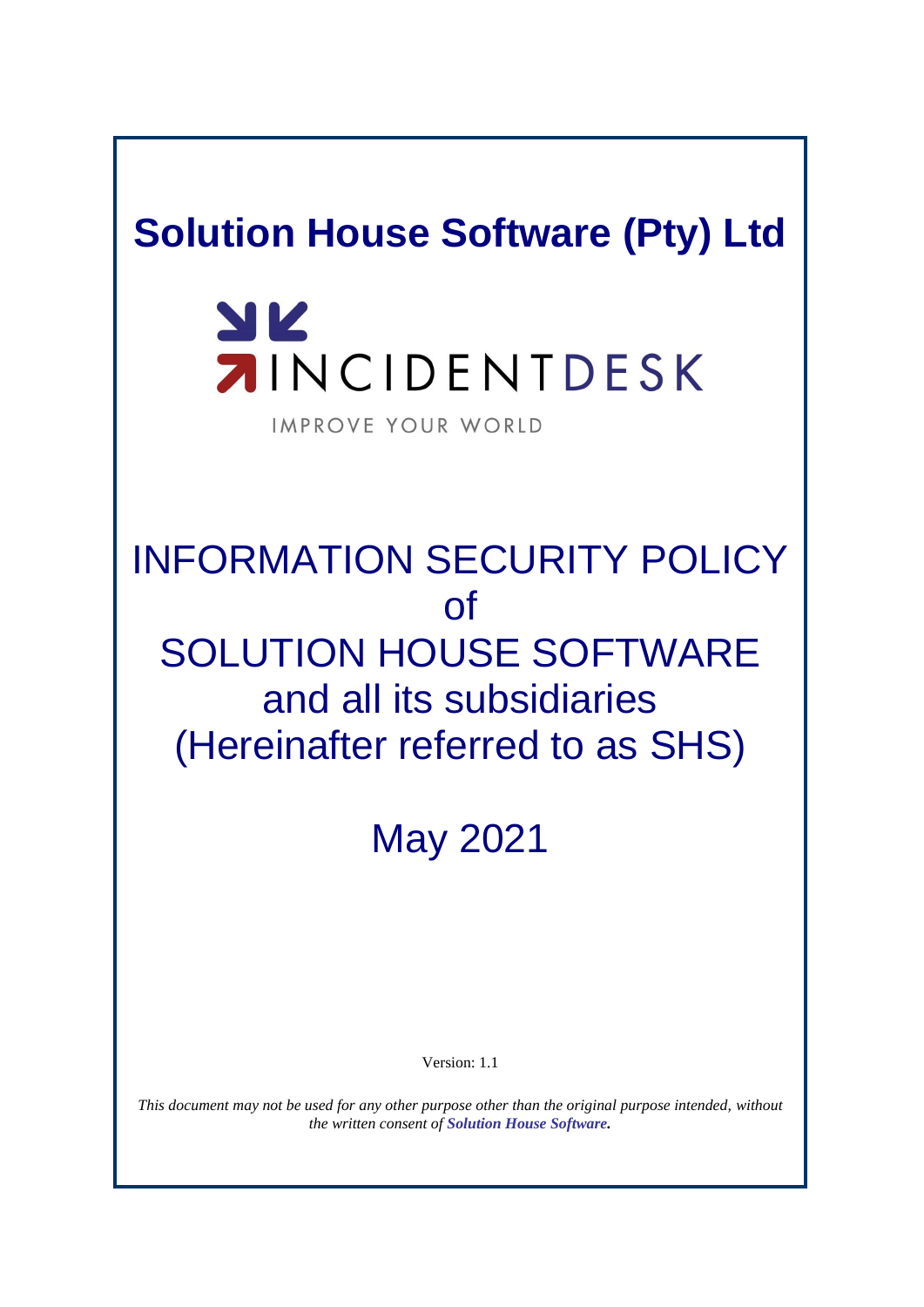

### **1. Introduction**

- 1.1 The Information Security Policy defines the requirements for creating and maintaining a strong information security position through the application of information security controls, information ownership and information protection. Implementation of this policy is intended to significantly reduce risk to the confidentiality, integrity and availability of SHS information systems and resources that enable achievement of SHS's strategic and operational objectives.
- 1.2 SHS shall establish and maintain comprehensive protection and clear accountability for all its' information assets and resources. This includes information assets that are proprietary to SHS, private to SHS customers and partners, and all other private and proprietary information and assets and resources that, if subject to inadvertent or unauthorized access or disclosure, would likely cause financial, legal, or reputational damage to SHS or its' customers and partners.

#### **2. Policy Objectives**

- 2.1 To protect SHS's information by safeguarding its confidentiality, integrity and availability.
- 2.2 To establish safeguards to protect the information resources from theft, abuse, misuse and any form of damage.
- 2.3 To establish responsibility and accountability for Information Security within the organization
- 2.4 To encourage management and employees to maintain an appropriate level of awareness, knowledge and skill to allow them to minimise the occurrence and severity of Information Security incidents.
- 2.5 To provide suitable coverage of International Standards and related information security best practices.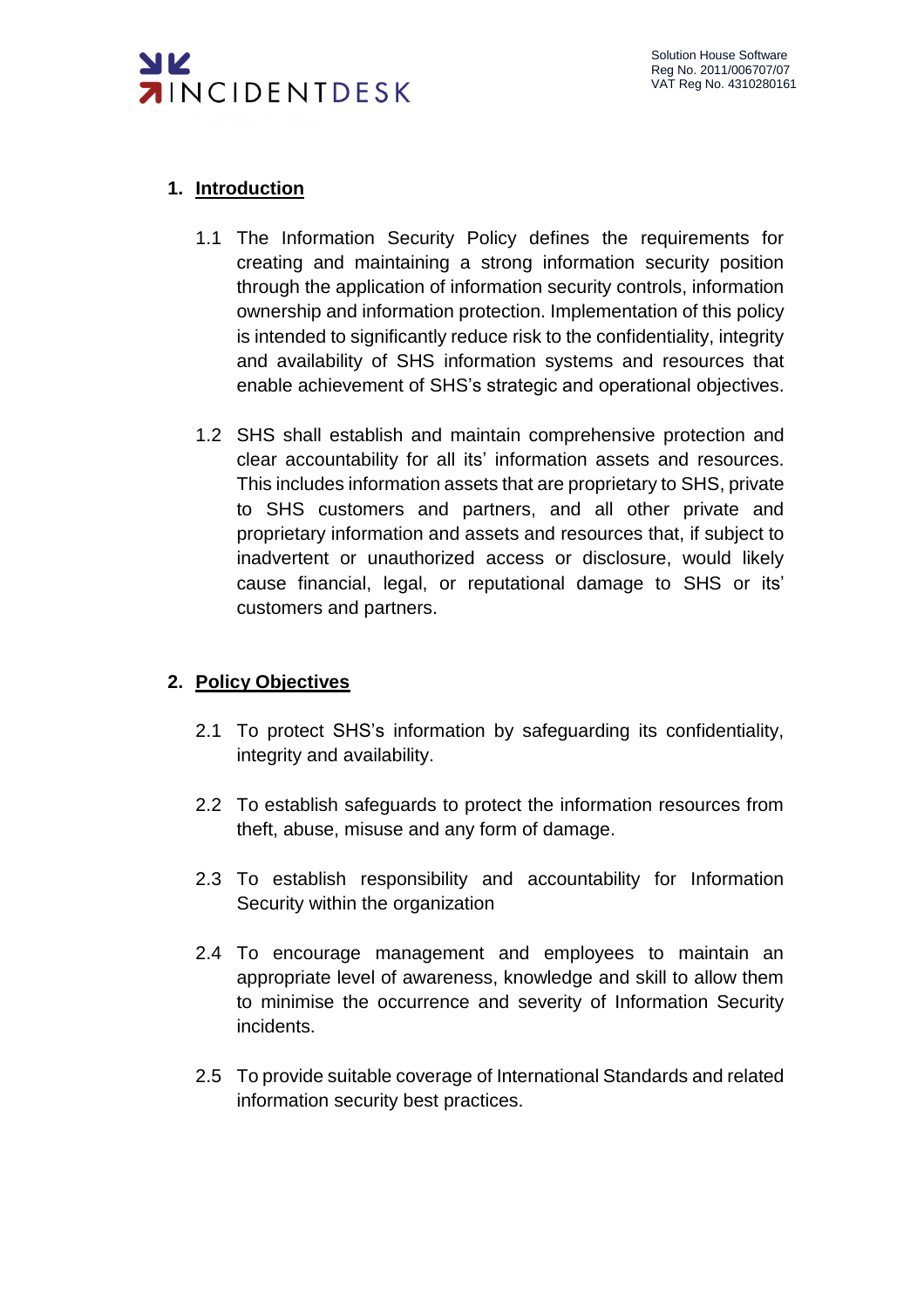

# **3. Applicability**

- 3.1 This policy and associated standards, procedures and guidelines apply to all
	- i. SHS employees
	- ii. Consultants
	- iii. Contractors
	- iv. Sub-contractors

and their respective facilities supporting SHS operations, who use it's services and assets, and where SHS data is stored or processed, including any third party contracted by SHS to handle, process, transmit, store or dispose of data, whether SHS is the data owner or is acting upon the instruction of its' customers.

3.2 This policy is supported by a range of security controls documented within operating procedures, technical controls embedded in information systems and other controls that will be advised to employees from time to time by SHS through information security standards, procedures and guidelines.

#### **4. Roles and Responsibilities**

- 4.1 It is the responsibility of each SHS employee, consultant and contractor to read and understand this Policy as well as the associated procedures and documentation that will implement it.
- 4.2 Management is accountable for implementing and supporting this Policy and shall ensure that the necessary information security controls are implemented and complied with.
- 4.3 The Information Officer, as well as SHS and its executive shall:
	- a. Approve and authorise information security procedures
	- b. Ensure that all users are aware of the applicable policies, standards, procedures and guidelines for information security
	- c. Ensure that policy, standards and procedural changes are communicated to applicable users and management
	- d. Evaluate information security potential risks and introduce mitigating measures to address these risks
	- e. Revise the information security policy and standards for effective information security practices
	- f. Facilitate and coordinate the necessary information security procedures within SHS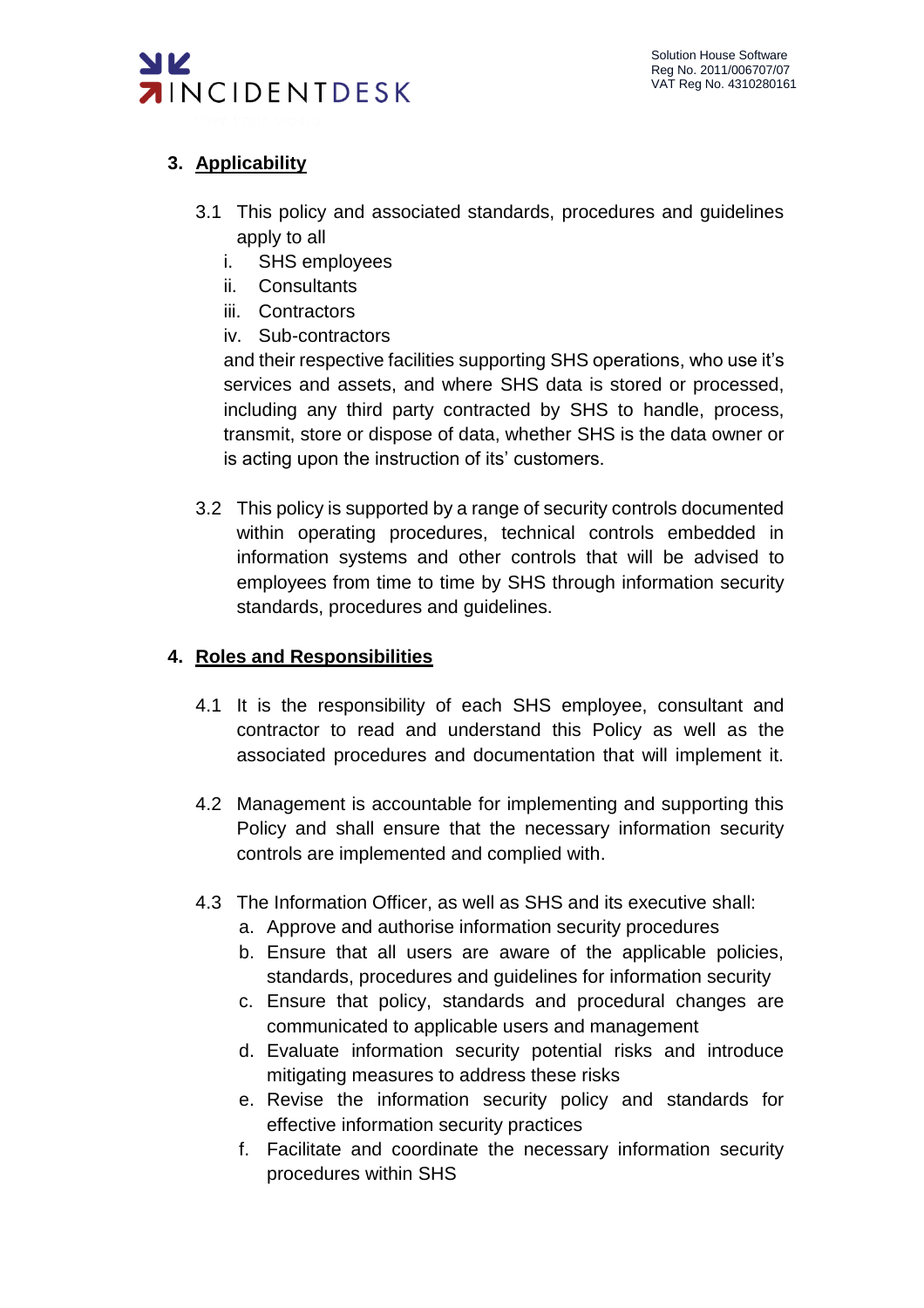

- g. Coordinate the implementation of new or additional information security controls
- h. Review the effectiveness of information security measures and implement remedial controls where deficits are identified
- i. Coordinate awareness strategies and rollouts to effectively communicate information security mitigation solutions.

# **5. Definitions**

5.1 Governance

The mechanisms an organisation uses to ensure that its members follow its established processes and policies. It is the primary means of maintaining oversight and accountability in a loosely coupled organizational structure. A proper governance strategy implements system to monitor and record what is going on, takes steps to ensure compliance with agreed policies, and provides for corrective action in cases where the rules have been ignored.

5.2 Incident

Any event which is not part of the standard operation of a service which causes, or may cause, an interruption to, or a reduction in, the quality of that service

#### 5.3 Standard

Guideline documentation that reflects agreements on products, practices, or operations by nationally or internationally recognised industrial, professional, trade associations or governmental bodies.

#### 5.4 System

An integrated composite that consists of one or more of the processes, hardware, software, facilities and people, that provides a capability to satisfy a stated need or objective

#### 5.5 User

An individual utilising Information Systems to achieve the business goals required to realise the mandate.

# **6. Principles**

- 6.1 This policy addresses the associated risks to the information assets and includes risks such as:
	- a. Uncontrolled access, connections, and unintentional user errors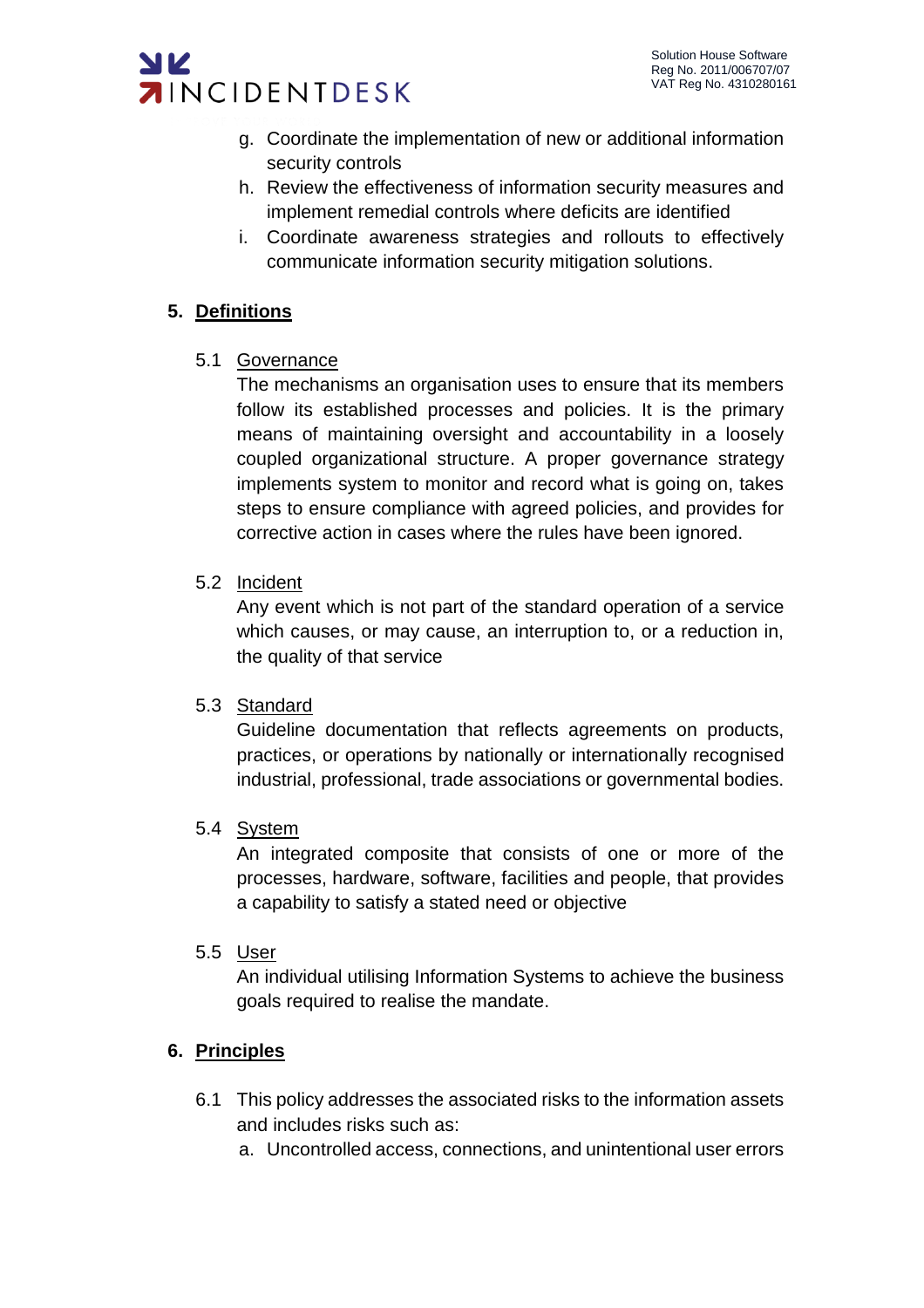

- b. Security of the information systems compromised by unsupported business practices
- c. Ensuring the integrity and validity of data
- d. Poor operating procedures
- e. Malicious code and viruses
- f. Uncontrolled system or data changes
- g. Internet and public domain access
- h. Breach of legislation or non-compliance with a regulatory or ethical standard
- 6.2 The implemented controls shall be reviewed annually, or more frequently should the need arise. Upon completion of review, the policies will be adjusted where necessary.

# **7. Application**

7.1 Information Security Policy Statements

This section contains formal policy requirements, each followed by a policy statement describing the supporting controls and supplementary guidance.

- a. Information Security
	- Roles and responsibilities for information security governance shall be identified and a Risk Committee shall be established.
	- Third parties will be identified and managed in accordance with a legal contract to ensure that no unauthorised access is gained to SHS – both logically and physically.
	- Senior management fully supports and commits to the enforcement of all aspects of security throughout SHS.
- b. Asset Management
	- All assets shall be protected by the appropriate level of protection. Assets will be handled in line with identified level of criticality.
	- Information Asset Owners shall be identified and held accountable for the protection of assets under their authority.
- c. Employee Security
	- Security education, training and awareness programmes will be conducted to ensure that employees are aware of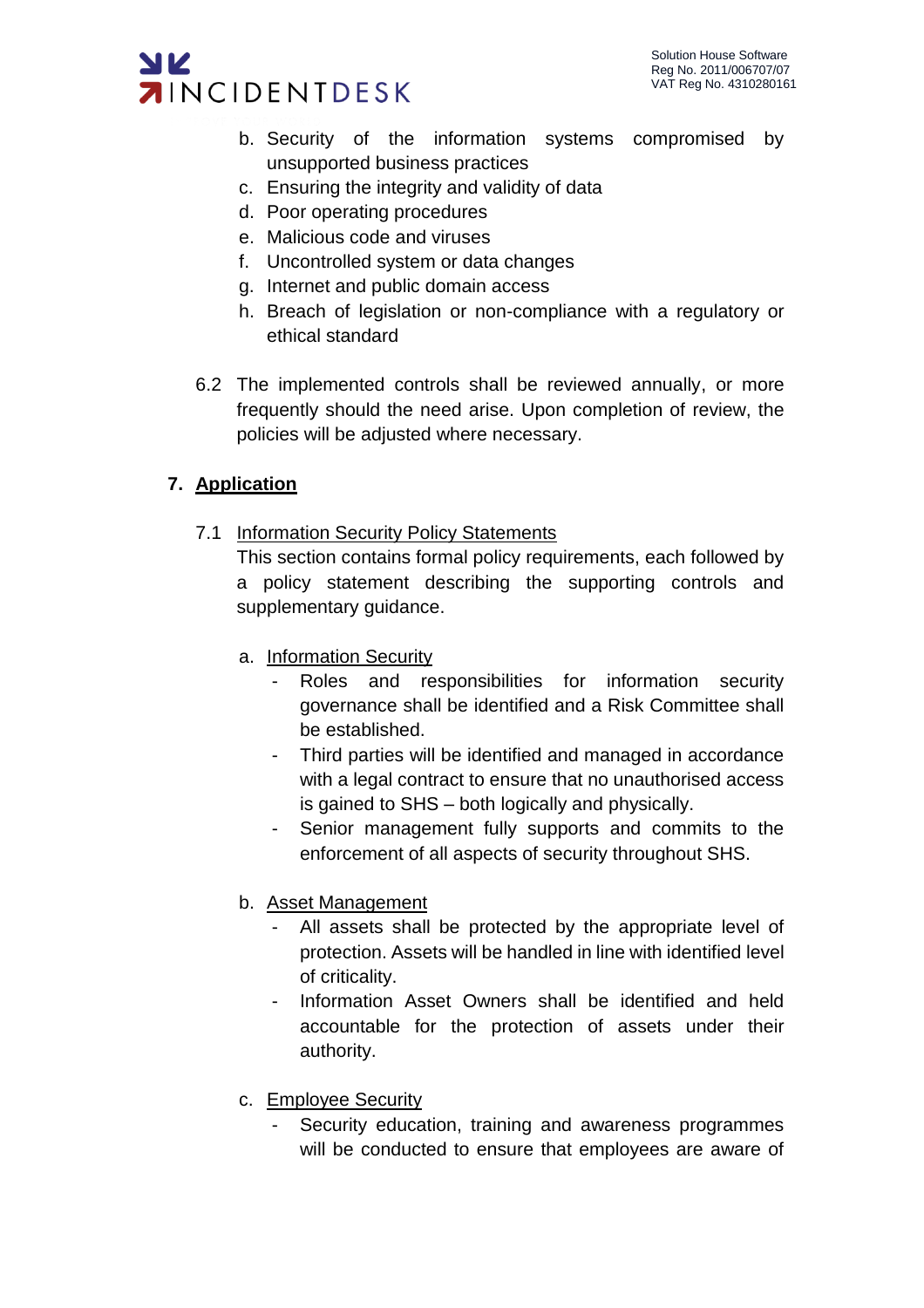

security threats and concerns and are equipped to apply the security principles at all times.

- d. Physical and Environmental Security
	- Physical and environmental controls shall be in place to protect SHS and its supporting information processing facilities from unauthorised access, intentional or accidental damage or interference.
- e. Communications and Operations Management
	- Critical operational procedures such as uptime, security, back-up and recovery shall be documented and implemented to ensure correct and secure operations within SHS and its supporting information processing facilities, communication facilities and networks. Exchange of information will be managed to prevent the loss, modification or misuse of information.
	- All breaches of security shall be reported and managed accordingly.
- f. Access Control
	- Access (both locally and remotely) to computers, systems and networks shall be granted in line with requirements.
	- This access will be managed and monitored to ensure that no unauthorised access is gained.
	- The use of mobile computing facilities will be managed to ensure protection of these facilities.
- g. Disaster Recovery Management
	- Business continuity management plans and procedures shall be established and maintained to facilitate the normal functioning of critical business activities in the event of failures or disasters.
- h. Data Classification
	- Sensitive information

Information in this category may not be distributed without consideration of its sensitive nature.

o Confidential information is SHS information normally handled in the same manner as private information, but may be accessed by other authorised employees under limited additional circumstances.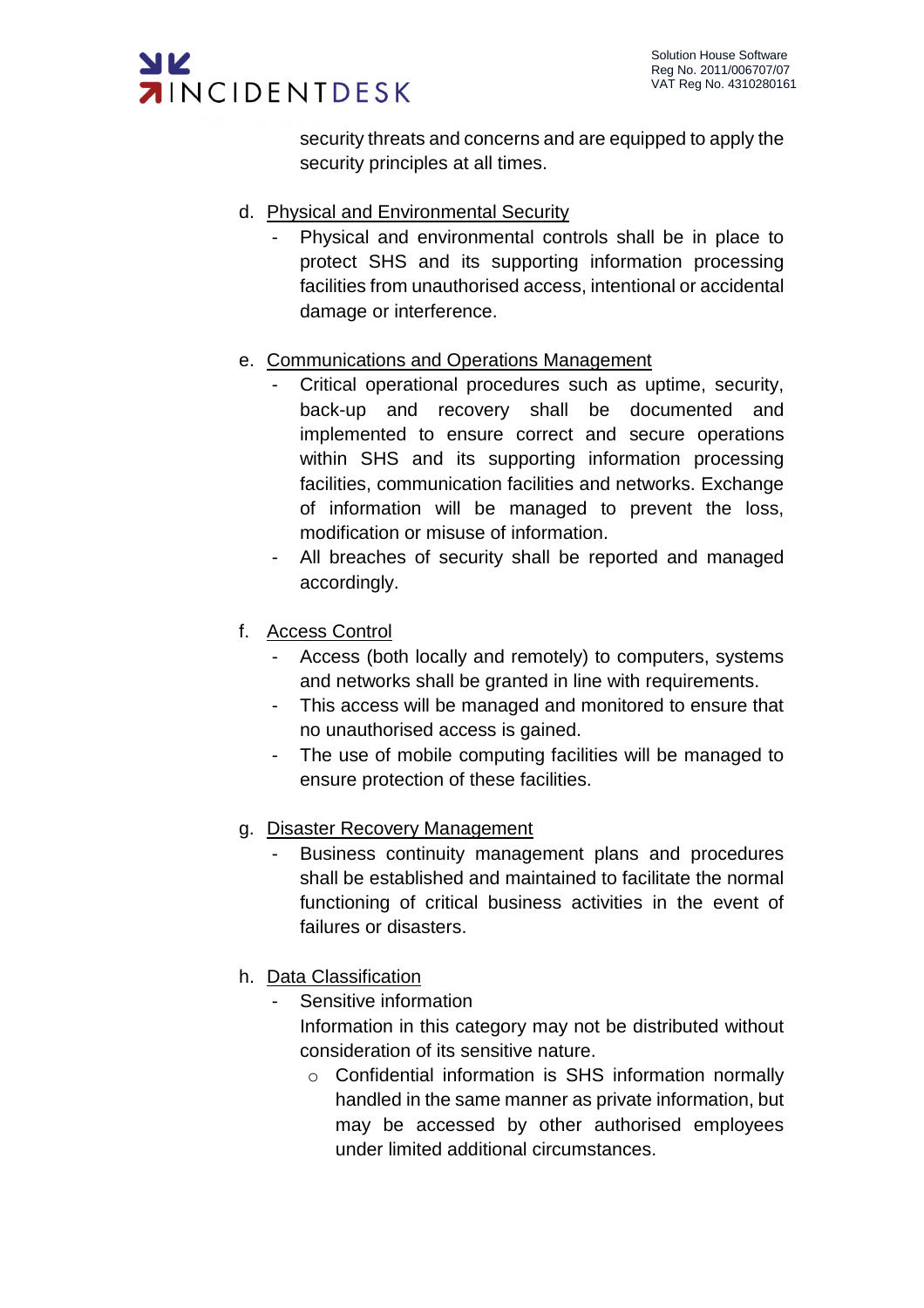

- Public Information Information in this category is distributed without restriction. Examples: Marketing materials, Municipality website
- i. Information Handling
	- Unauthorised disclosure of sensitive information is prohibited.
	- Unauthorised tampering or alteration of sensitive information is prohibited.
	- Unauthorised destruction or disposal of sensitive information is prohibited.
	- Laws and policies governing information retention must be complied with.
	- When confidential information is being transported or stored, it must be protected from unauthorised disclosure, modification, or destruction.
	- If encryption is not possible appropriate compensating controls must be considered and implemented.
	- Before access is granted to confidential information, a signed non-disclosure agreement must be on file for that individual or organisation.
	- When appropriate, criminal and reputational background checks must be conducted.
	- Confidential information being transported to or stored with a third party outside of the SHS cloud services or physical premise must be approved by the Information Owner.
	- Confidential information, both digital and physical, must be disposed of properly to prevent unauthorised disclosure.
- j. Identity and Access
	- Information users will be given the minimum level of access to systems and information that their duties require.
	- Human Resources must report change of an employee employment status or role to other organizational stakeholders immediately.
	- Remote access to the network or systems is will be logged and monitored where appropriate.
	- Passwords, pass-phrases, and private keys (physical and private digital) must be protected, and may not be shared.
- k. Information Compromise
	- Should it be suspected that sensitive data has been accessed by an unauthorised party or has been used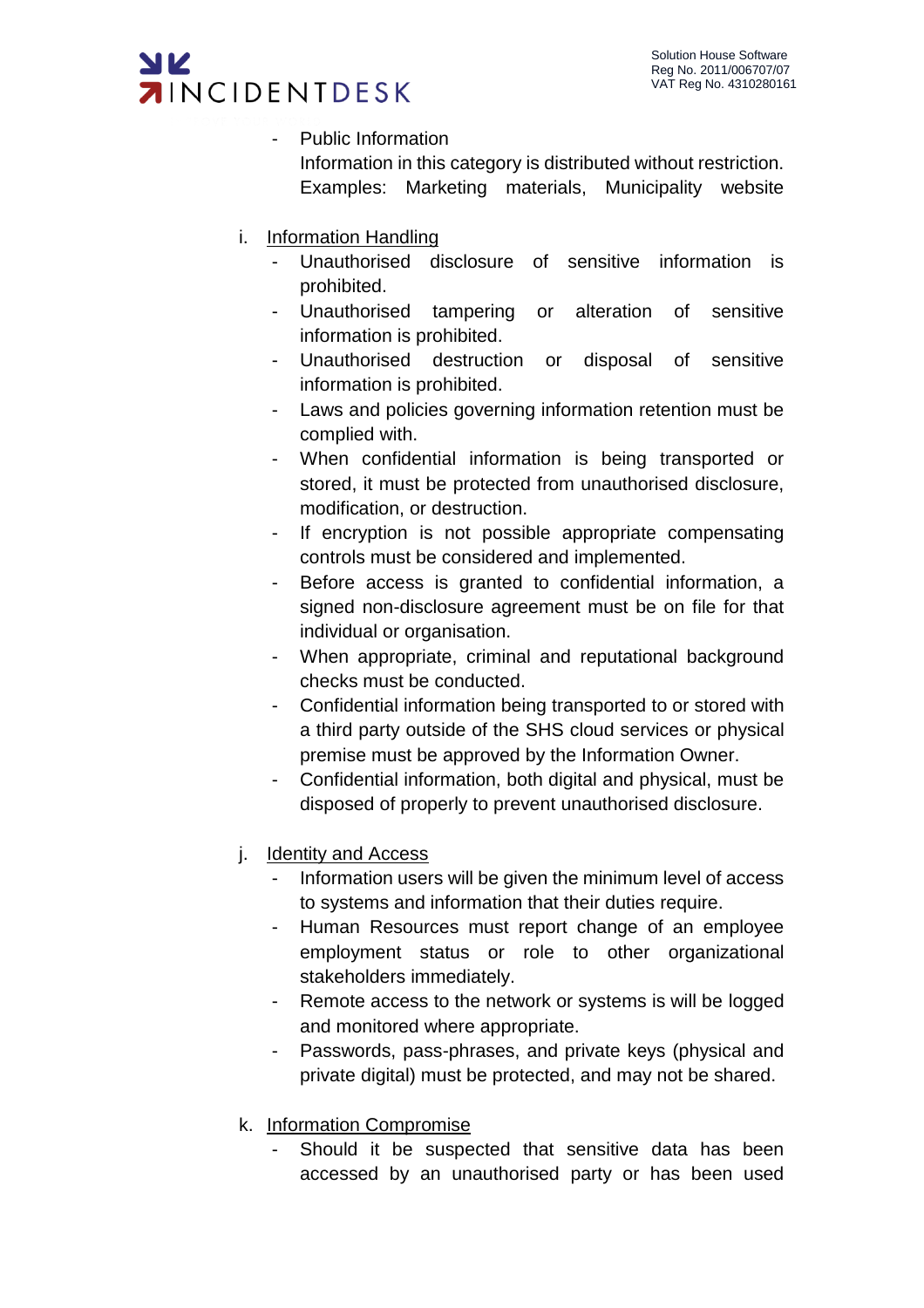

improperly by an authorised party, then the discovering individual must report the incident immediately to the Information and Compliance Officers

- Should a password, pass-phrase, or key be believed to have been compromised, it must be changed immediately. If that password authorises access to sensitive information, the incident must be reported.
- l. Infrastructure
	- Infrastructure must be protected from theft, intrusion, malicious code, and abuse.
	- It must be regularly patched for security and stability.
	- Locations that house digital and paper copies of confidential data must have appropriate physical preventative, detective, and deterrent controls.
	- Infrastructure must be reinforced with appropriate redundancy, backup, and disaster recovery plans and technologies.
	- A layered security strategy must be applied to information, network, and system architecture and design whenever possible, especially pertaining to sensitive information.
- m. Assessment and Compliance
	- Risk assessments must be regularly conducted to reveal security posture, and to identify vulnerabilities and weaknesses in software, infrastructure, policy, procedure and practices
	- Employees must participate in information security awareness that will be provided by SHS.
	- Controls shall be in place to ensure compliance with legal, legislative, regulatory or contractual obligations and any other security requirements.
- n. Intended Use Guidelines for Corporate Electronic Messaging **Systems** 
	- Users shall not use SHS's e-mail systems to display or communicate disruptive, destructive, unproductive, inappropriate or objectionable material.
	- Personal use of SHS's e-mail systems is discouraged to the extent that such use would, in management's judgment:
		- o Become excessive or create a distraction
		- o Limit one's ability to achieve SHS's business goals
		- o Introduce information security risks